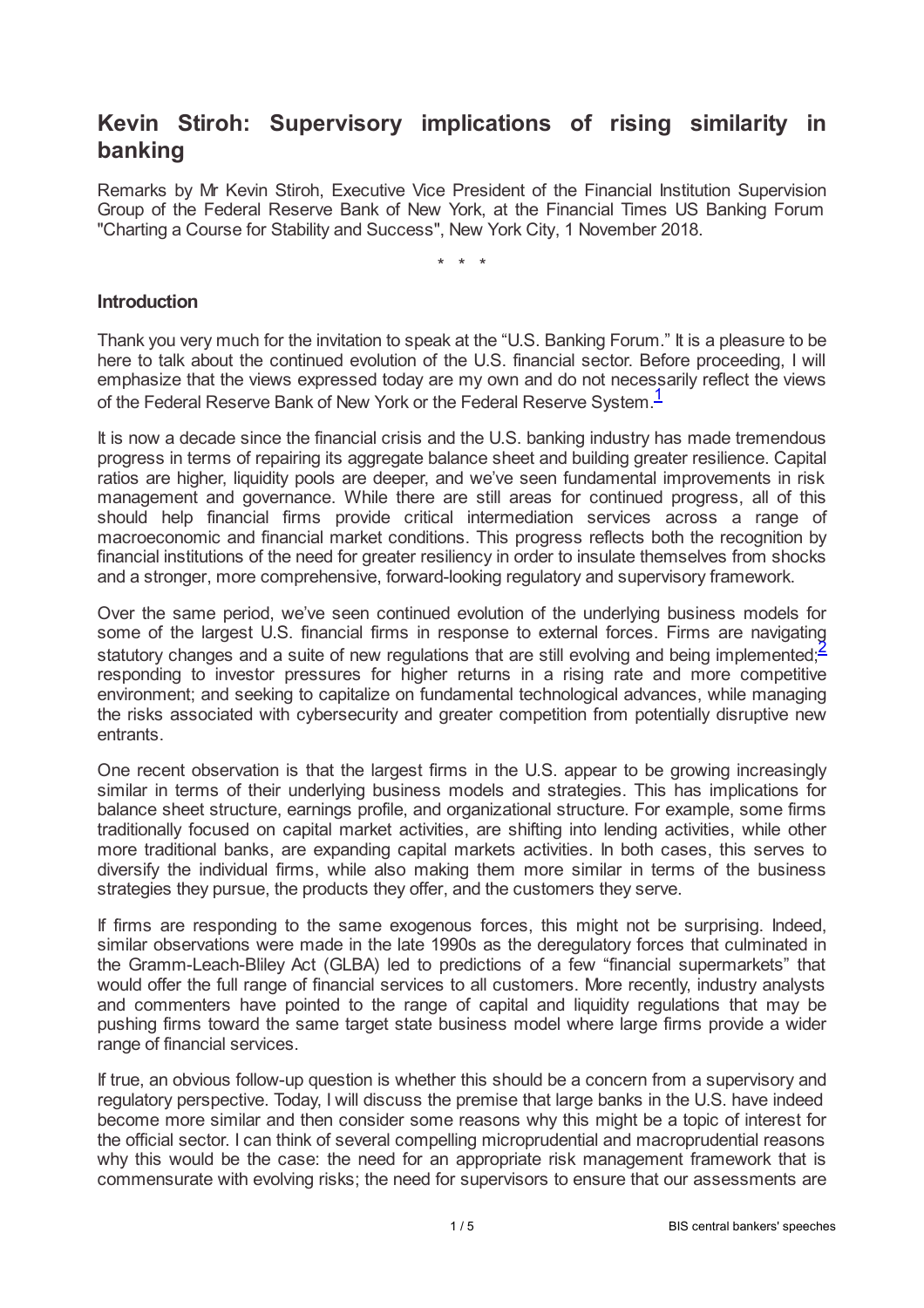proactive and flexible enough to evaluate evolving firms; the potential for similar firms to become "systemic as a herd," where a given shock leads to correlated responses and large-scale disruption in the provision of financial services; and the potential for firms to move away from areas of comparative advantage, which could diminish the overall efficacy of the financial sector.

I'll conclude with some implications for our supervisory regime.

## **Environmental Context**

The performance of financial firms in the decade since the financial crisis has been influenced by a broad range of external forces. I'll focus on three factors impacting how financial services are provided and their impact on large firm similarity: the regulatory response to the financial crisis, the interest rate environment, and technological innovation.

## *Regulation*

<span id="page-1-0"></span>The U.S. official sector has taken meaningful steps since the financial crisis to promote greater resiliency and stronger risk management at the largest firms. $\frac{3}{2}$  $\frac{3}{2}$  $\frac{3}{2}$  This includes: a greater focus on both the quantity and quality of loss-absorbing capital; standards that focus on both short-term and long-term liquidity management and positions; activity restrictions; enhanced risk management standards and expectations; and new resolution and recovery regimes.<sup>[4](#page-4-3)</sup>

<span id="page-1-1"></span>I will focus on the capital side, where the largest banks face a number of regulatory standards and supervisory expectations that impact both capital positions and the firms' capital planning process. The standards include point-in-time regulations that target a simple leverage ratio and risk-based ratios. They also include forward-looking standards for both types of ratios that reflect estimates of potential capital needs across a range of plausible, but severe macroeconomic and financial conditions. These forward-looking estimates that result from our Comprehensive Capital Analysis and Review (CCAR) program are now an integral, and some would say leading, part of the post-crisis capital regime.<sup>[5](#page-4-4)</sup>

<span id="page-1-2"></span>The fact that firms must manage against multiple capital constraints has both intended and potentially unintended consequences. On the intentional side, this framework enhances robustness. Risk assessment approaches and models are imperfect and a capital regime that relies on a range of assessment techniques can increase robustness and mitigate the inherent uncertainty around risk measurement. It also provides a check against potential regulatory arbitrage.

A potential unintended consequence is pressure toward greater homogeneity of the largest banks. Think about a simple example of a firm with a low-risk balance sheet where the leverage ratio currently is binding, but the risk-based capital ratio is not. This firm may have incentives to shift out of low-risk assets into higher-risk assets in order to optimize its balance sheet and the corresponding risk-adjusted return on equity.  $6$  A key point is that different firms face different marginal capital requirements for holding the same asset, depending on the other attributes of their balance sheet and business model.

<span id="page-1-3"></span>This type of response can impact both the size and the composition of a bank's balance sheet. Of course, the world is much more complicated than this simple example. Optimizing firms likely consider a number of capital factors such as the current point-in-time ratios, current post-stress ratios, and the potential impact of both types of ratios in the future, as well as other balance sheet influences such as liquidity ratios and the recovery and resolution regime.

Recent academic work has begun to explore this topic and I think it is an important area where regulators and supervisors concerned with optimal regulatory design can learn from the theoretical literature. Research suggests that in a world with multiple capital constraints, e.g., a leverage ratio and a risk-based capital, banks face incentives to do the same thing rather than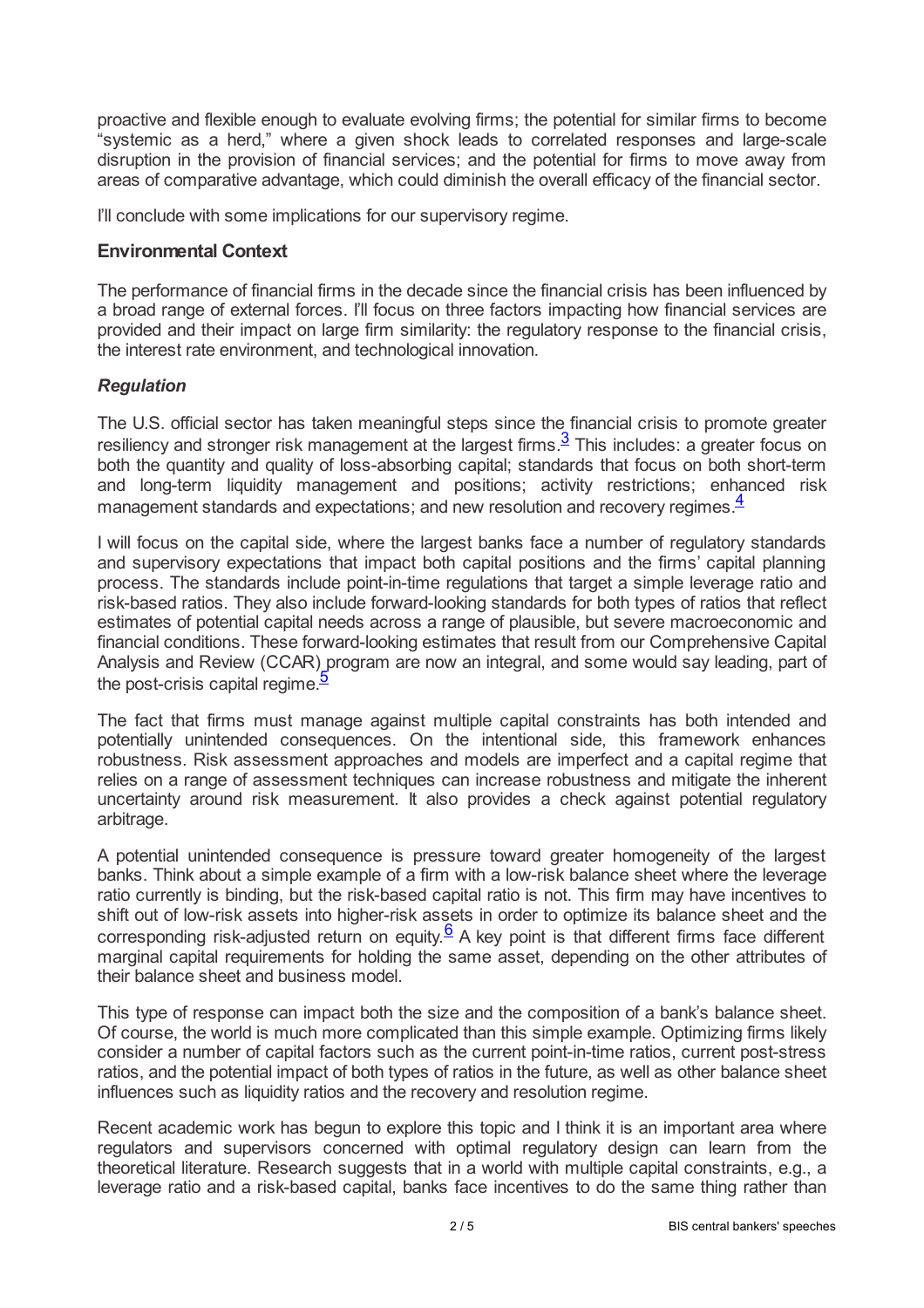<span id="page-2-0"></span>specializing in areas where they each have a natural competitive advantage.<sup>Z</sup> This type of academic work provides a conceptual framework for understanding how optimizing behavior against multiple constraints might lead banks to pursue similar strategies and become more homogenous over time.

#### *Interest Rates*

A second dominant theme over the post-crisis period has been unconventional monetary policy, both in the U.S. and around the world, which has direct implications for the profitability and returns of U.S. commercial banks. The low rate environment experienced through 2015, for example, constrained bank earnings, particularly net interest income earned through traditional banking activities over this period. More recently, current and expected future returns on equity for large banks have improved, in part reflecting higher interest rates and net interest margins, as well as other factors such as lower tax rates and expectations for a stronger economy.

Despite recent improvements, earnings pressures over most of the post-crisis period have pushed banks to reassess business strategies. For example, some banks attempted to enhance returns by building capacity and reach in new businesses; some looked to benefit from scale and scope activities by leveraging existing infrastructure, technology, and processes to offer a broader set of services at lower cost; some looked to reduce risk through greater diversification, and others pulled back from activities outside of their core focus.

It is unclear what the net impact will be, but if all firms pursue the same strategies in search of higher risk-adjusted returns, greater similarity could result. This pressure is potentially stronger now than in the past due to the highly competitive nature of banking and this is an area for further study.

## *Technology*

A third theme is the emergence of "fintech", which I think of as the intersection between technological innovation and the provision of financial services. While innovation has always been a competitive driver in banking, there is a sense that both the pace of change and the potential impact have become more pronounced. As prices for technology services and capacity continue to fall and technological opportunities expand, more firms are able to adopt and leverage the latest technological breakthrough.

Scale is likely to remain a relevant factor in the deployment of the latest technology, but, at least among the largest firms, the playing field may be leveling as firms have the opportunity to benefit from direct investments, consultants, and third-party vendors offering the latest services. If the largest financial firms are responding to the same technological forces and pursuing the same opportunities, one might expect their resultant strategic choices to contribute to greater similarity over time. $\frac{8}{3}$  $\frac{8}{3}$  $\frac{8}{3}$  Again, this is an empirical question that deserves further inquiry.

#### <span id="page-2-1"></span>*Next Steps*

An important next step is to look at the data to assess whether recent industry trends are consistent with the premise that large banks are becoming more similar. We examined a range of balance sheet and income statement items, market indicators, and organizational structure data to draw some preliminary conclusions. The results, reported in the [appendix](www.newyorkfed.org/medialibrary/media/newsevents/speeches/2018/sti181101/appendix.pdf), are generally supportive of the notion of greater homogeneity among the largest banks, but a more rigorous assessment of these preliminary conclusions would be a fruitful area of investigation.

#### **WhyDo We Care?**

I now turn to a final question – does this matter for supervisors and regulators? I think it does. I will consider four potential reasons why this shift is relevant for the official sector's concern for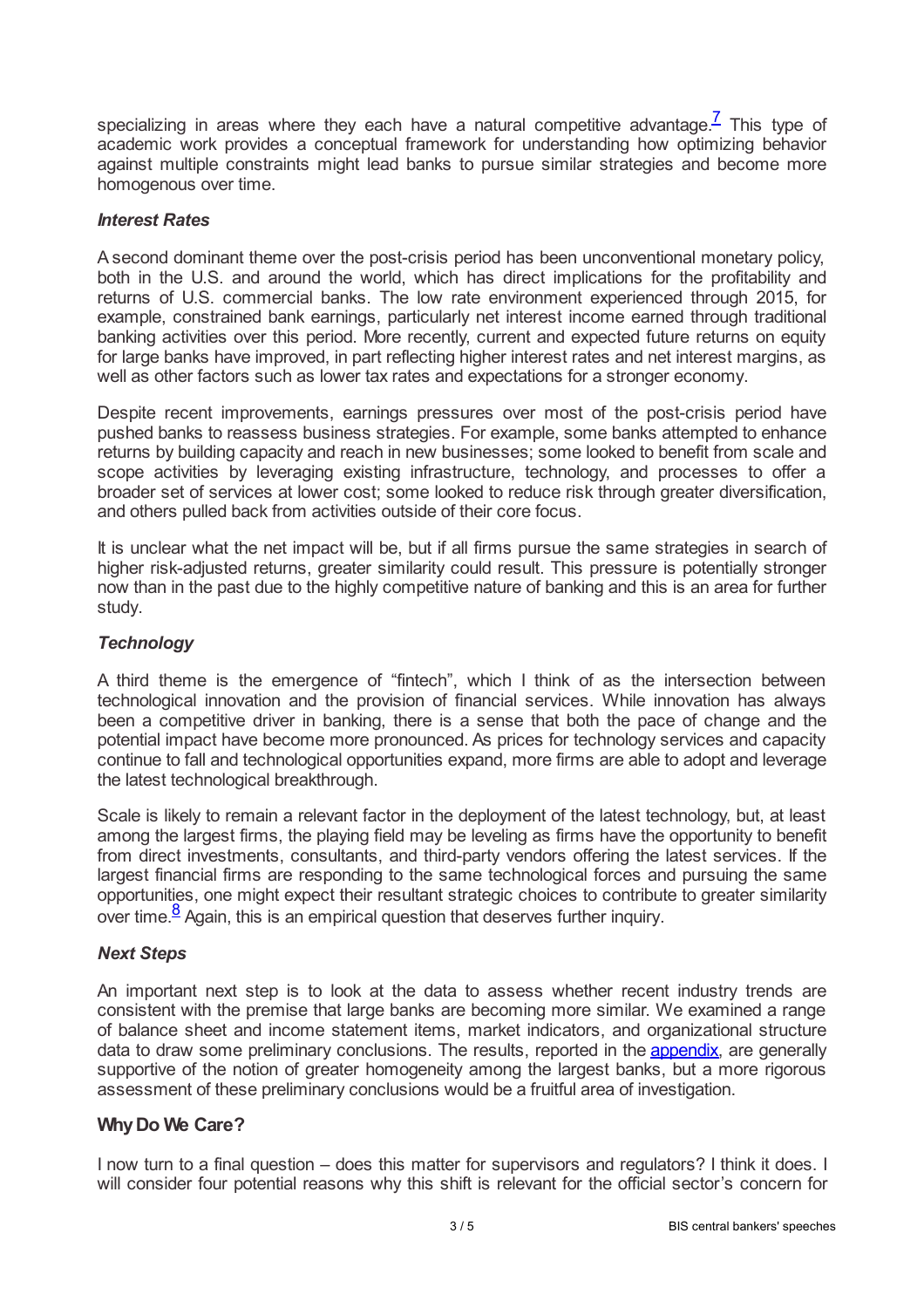safety and soundness and efficient financial intermediation: a firm's risk management approach, the evolution of supervisory focus, the development of macroprudential risks, and allocative efficiency of financial services.

I'll begin with our core microprudential focus on ensuring that banks develop and implement the appropriate risk management infrastructure for their evolving risks. While this is more linked to the changes in business models than greater similarity, the underlying drivers are the same.

As banks respond to environmental factors by expanding into new activities or shifting their strategic focus, they naturally face new risks and must adapt their risk management infrastructures along with their evolving business models. This entails ensuring the appropriate level of expertise about the new businesses; assessing that all relevant risks are identified, monitored, measured, and managed for each business line and the firm as a whole; and establishing the appropriate interaction with the enterprise risk management functions and Boards of Directors. These are core parts of supervisory expectations for traditional risk management and banks need to ensure that they are applied appropriately as they evolve.

Moreover, expansion into new activities can bring entirely new risks beyond the direct risks of each specific business. For example, a firm that expands by offering a broader set of products to its existing base of customers. This has the potential to introduce greater correlation of business line results and a different type of shock if a financial firm potentially loses multiple revenue streams should a single customer face distress. Alternatively, a firm might be inclined to use one business line to cross-subsidize another, which makes measuring and managing risks and allocating capital more difficult from a business line perspective. In both cases, the potential risks would need to be managed at the enterprise level to reflect these cross-business linkages.

Asecond implication is the need for the supervisory community to be responsive to the evolution of firms' strategies and business models. As firms evolve and pursue new strategies, supervisors need to understand those changes and assess firms accordingly. We must constantly evaluate the strategic focus of the firms we supervise and assess whether our approach and perspective are appropriate for the new activities. In a world with a core of diversified firms that are more similar, for example, cross-firm exams and horizontal analysis increase in value and supervisors might require broader skills.

<span id="page-3-0"></span>Moving beyond individual firms, there is the potential for microprudential risks to transform into macroprudential ones. If firms expand, diversify and become more similar, each might become safer individually. The industry as a whole, however, might not be any safer or more resilient. If all firms are effectively the same, they could become "systemic as a herd" and susceptible to the same shocks in a way that leaves the aggregate provision of financial services more volatile  $\frac{9}{5}$  $\frac{9}{5}$  $\frac{9}{5}$ The propagation mechanisms for an industry with a set of similar firms with a wider range of activities may be very different from one where firm heterogeneity can offset and smooth the impact of shocks. This suggests that supervisors and regulators should be concerned not just with the firm as an entity, but with the industry as a portfolio of firms where aggregate outcomes reflect both each firm's individual contribution and correlation properties across firms.

Finally, supervisors are concerned about the efficient provision of financial services and the ability of the financial industry to support the real economy. If firms' mix of activities is overly determined by the regulatory environment, firms will have incentives to expand into activities where they do not have a comparative advantage. As a result, the potential gains of specialization would be lost. This could make the provision of financial services less efficient overall.

Judging the cumulative impact of these changes in a comprehensive way that includes an assessment of costs, benefits, and risks is challenging, but seems an important goal for optimal policy design.